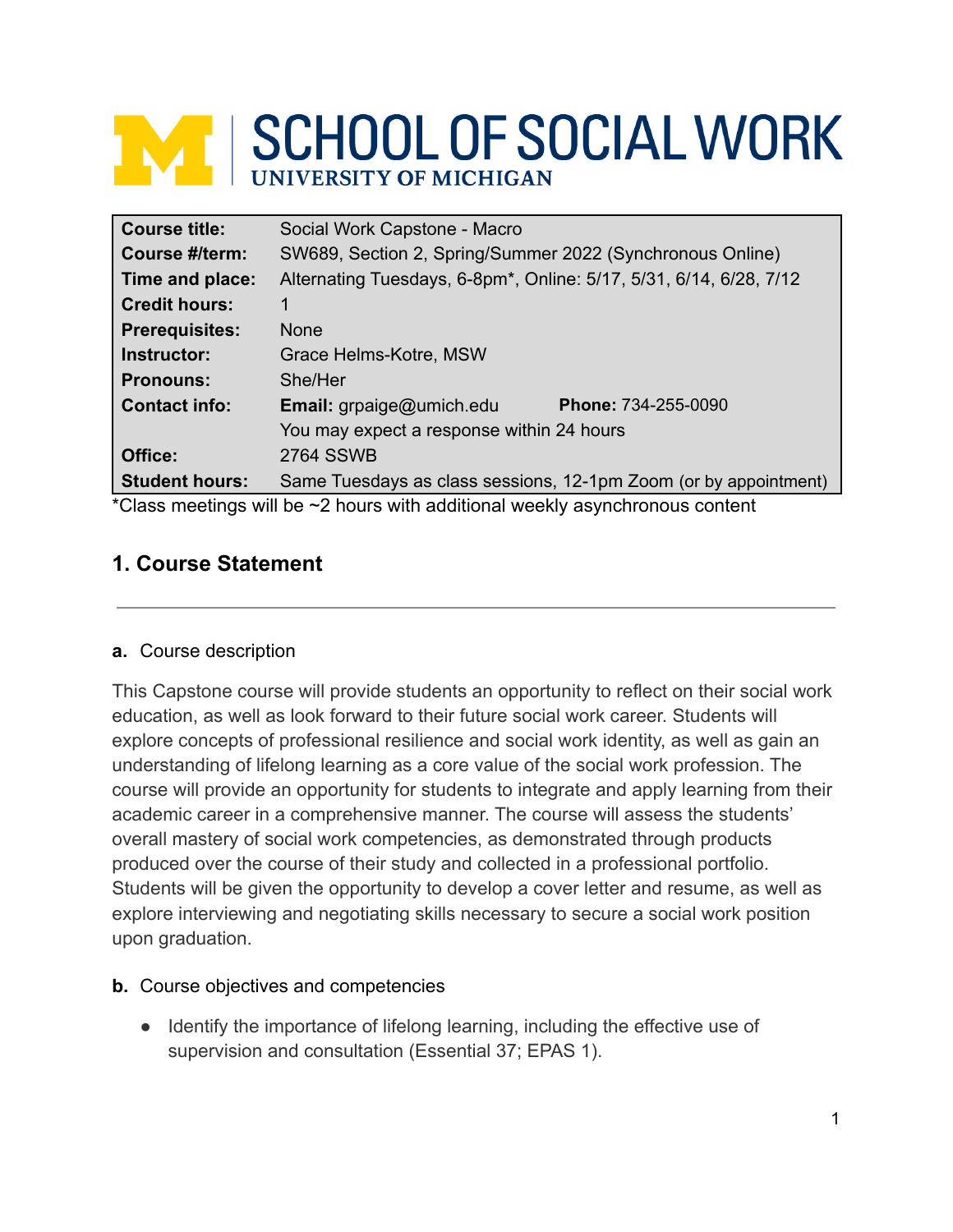- Demonstrate the use of effective communication strategies to market yourself as a professional social worker (Essential 41; EPAS 1, 6, 8).
- Develop a plan for professional resiliency (Essential 43; EPAS 1).
- Apply the 4 core components of emotional intelligence to future growth as a social worker (Essential 42; EPAS 1).
- Reflect on social work learning, especially related to key social work competencies (Essential 42; EPAS 1).

# **c.** Course design

This course will use multiple methods including but not limited to: lectures, demonstrations, case studies, readings, guest speakers, discussions, written assignments, individual and group exercises. The course will make use of a computer based portfolio system.

# **d.** Intensive focus on PODS

This course will integrate PODS (privilege, oppression, diversity and social justice) as the framework through which social work practice is viewed. Students will explore how these concepts manifest in social work practice. Students will provide a demonstration of a product or assignment, and reflect on the relationship to PODS. This course integrates PODS content and skills with a special emphasis on the identification of theories, practice and/or policies that promote social justice, illuminate injustices and are consistent with scientific and professional knowledge. Through the use of a variety of instructional methods, this course will support students developing a vision of social justice, learn to recognize and reduce mechanisms that support oppression and injustice, work toward social justice processes, apply intersectionality and intercultural frameworks and strengthen critical consciousness, self-knowledge and self-awareness to facilitate PODS learning.

# **2. Class Requirements**

## **a.** Text and class materials

There is one textbook for this course, *Digital Portfolio Construction: A guide for showcasing*, by Fitch, Ruffolo and Austin (2021).

You can purchase this required text as an e-book or hardcopy from the bookstore or directly from the publisher (<https://store.cognella.com/95205>) (note: you do not need the "active learning" supplement, but it comes free with the text). Consider this book a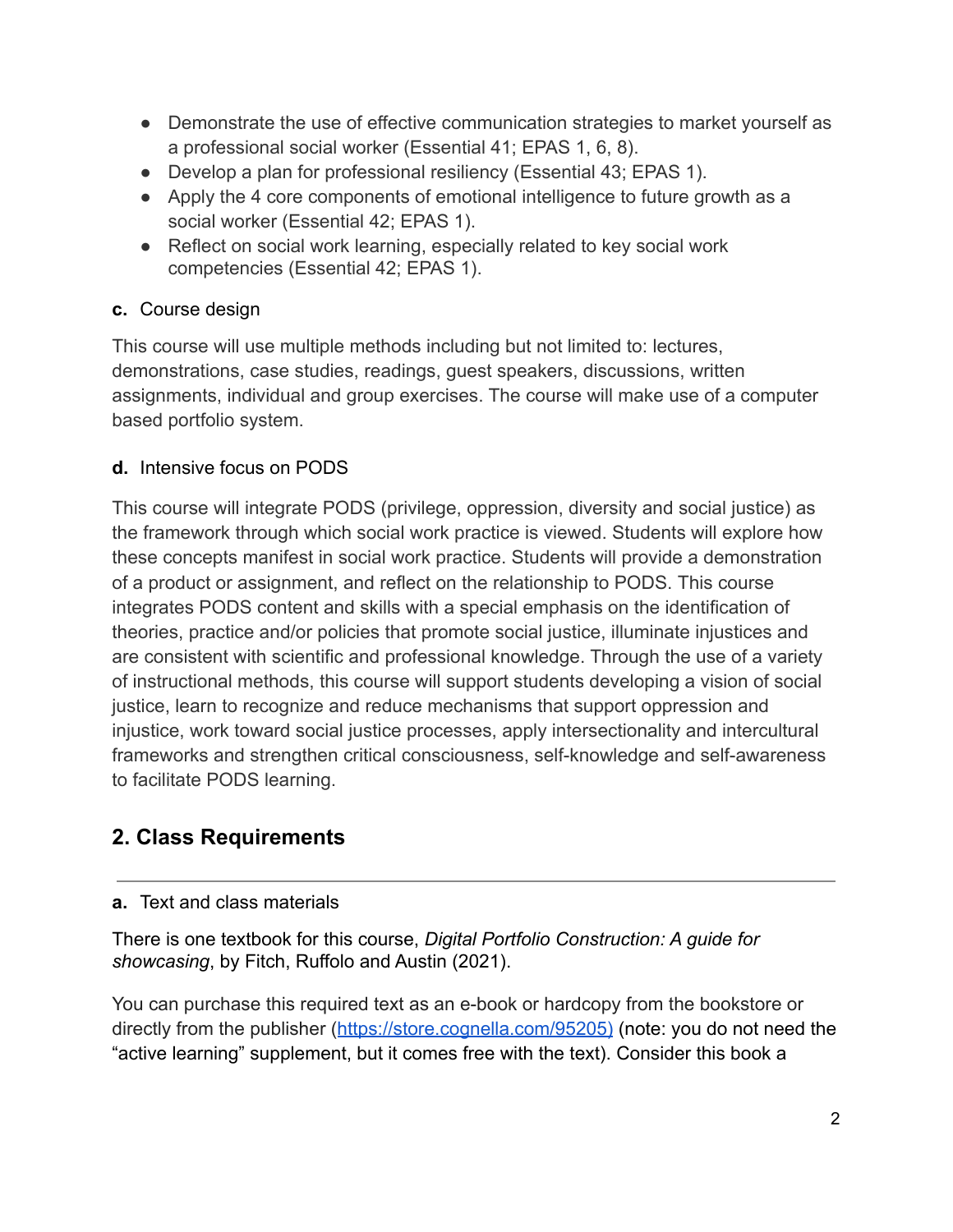resource that will support you in this course and beyond in your social work career!

All other readings and resources are provided on Canvas. Please complete all pre-work prior to each class meeting.

#### **b.** Class schedule

See Canvas Modules for the pre-work and post-work required for each session. Pre-work will be published in Canvas modules two weeks in advance of the next class session. A recording of the lecture, class slides, and post-work will be published directly after each class session. Assignments (detailed below) are all published and available for you to work on anytime. Feel free to work ahead on assignments!

Reminder: All sessions are held live on Zoom. Zoom meeting information is in Canvas. Any changes to this schedule will be shared via Canvas announcement.

| Zoom Session Date/Time | <b>Topic</b>                                                 |
|------------------------|--------------------------------------------------------------|
| Tues., 5/17, 6-8pm     | Session 1: Looking Back at your MSW                          |
| Tues., 5/31, 6-8pm     | Session 2: Shaping your Professional Brand - Part 1          |
| Tues., 6/14, 6-8pm     | Session 3: Shaping your Professional Brand - Part 2          |
| Tues., 6/28, 6-7pm**   | Session 4: Professional Identity and Professional Resilience |
| Tues., 7/12, 6-8pm     | Session 5: Lifelong Learning                                 |

\*\*For Session 4, you'll have additional asynchronous content, and we'll only meet for one hour in our live Zoom session.

#### **c.** Assignments

Assignments are fully detailed in Canvas. All assignments for this course are graded as "complete/incomplete." Deadlines listed below (and in Canvas) are *recommendations* to help you keep up with the pace of the course. All deadlines are flexible. Please be in touch with the instructor if you plan to turn in an assignment after the listed deadline.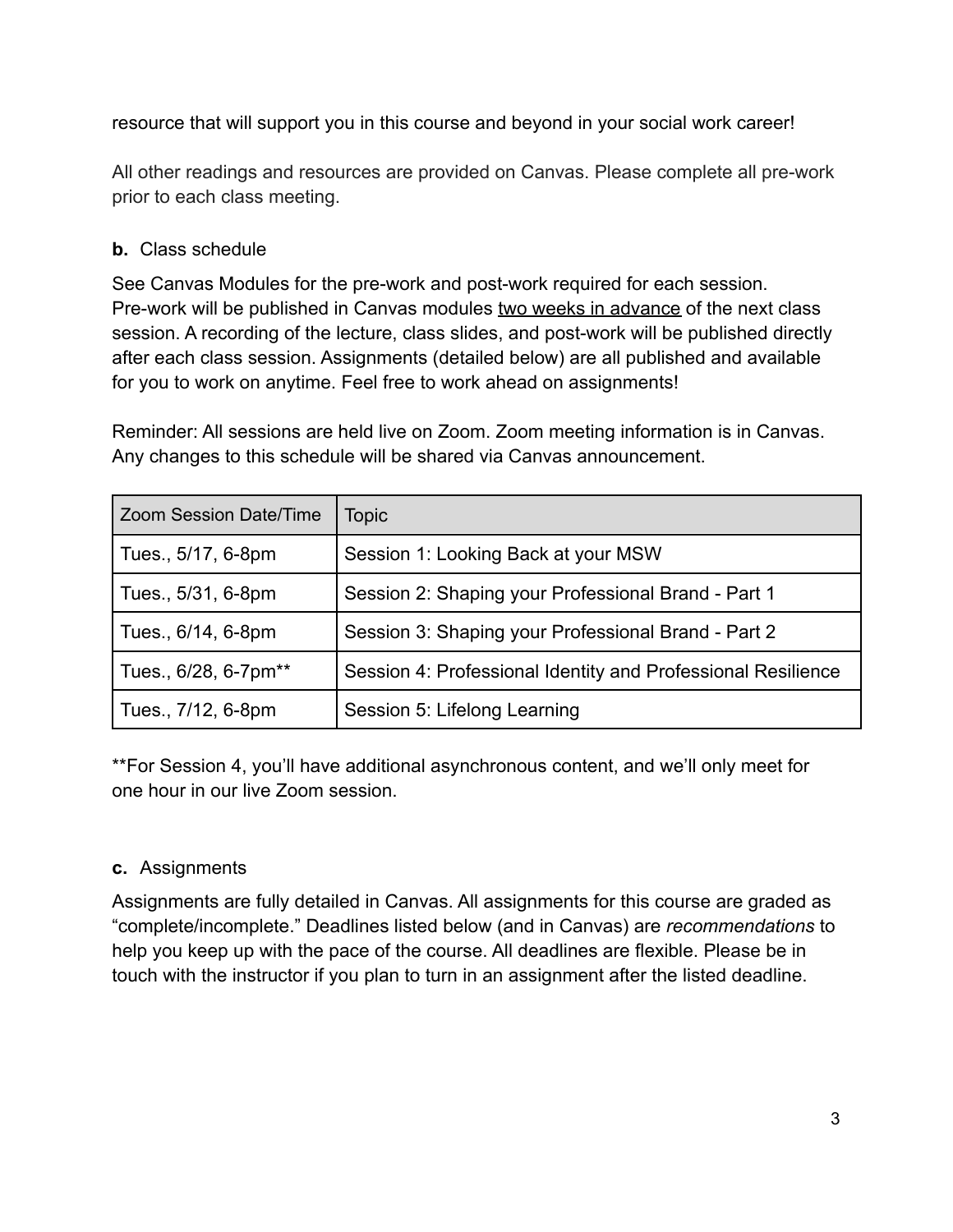| Assignment                                                                 | Due by end-of-day on: |  |  |
|----------------------------------------------------------------------------|-----------------------|--|--|
| Portfolio Assignments (there are 3 "milestones" related to your portfolio) |                       |  |  |
| Milestone #1: Upload and Reflect on One Competency                         | Monday, 6/13          |  |  |
| Milestone #2: Update your Portfolio Profile                                | Monday, 6/20          |  |  |
| Milestone #3: Final Portfolio & Competencies                               | Monday, 7/11          |  |  |
| <b>Ongoing Mini-Assignments</b>                                            |                       |  |  |
| <b>Job Search</b>                                                          | Monday, 5/30          |  |  |
| <b>Resume Draft</b>                                                        | Monday, 5/30          |  |  |
| Letter of Reference                                                        | Monday, 6/13          |  |  |
| <b>Completed Resume</b>                                                    | Monday, 6/27          |  |  |
| <b>Cover Letter</b>                                                        | Monday, 6/27          |  |  |

#### **d.** Attendance and class participation

This course has both synchronous and asynchronous components. Your attendance and full engagement during our live Zoom session is critical for the learning experience of this course. AND, life happens! Please be in touch with me asap if you have a conflict, and we will work together to make sure you stay on track. (Feel free to check out the SSW [Policy on Class Attendance.](https://ssw.umich.edu/msw-student-guide/section/1.09.00/17/policy-on-class-attendance))

Student Camera On Expectation: When possible, it is expected that the students will keep their cameras turned on during the synchronous session. "Camera on" is required for break out groups and simulated interviews as visual contact is an essential component of those interactions.

#### **e**. Grading

This course is graded as Satisfactory/Unsatisfactory (S/U). Each assignment as well as course participation will be graded as "complete" or "incomplete" in Canvas. If the initial submission receives an "incomplete," you will have the option to revise and resubmit. Descriptions of all assignments are in Canvas.

Additional background on standard MSW Student Guide policies regarding grading:

● [Grades in Academic Courses and in Field Instruction](https://ssw.umich.edu/msw-student-guide/chapter/1.07/grades-in-academic-courses-and-in-field-education)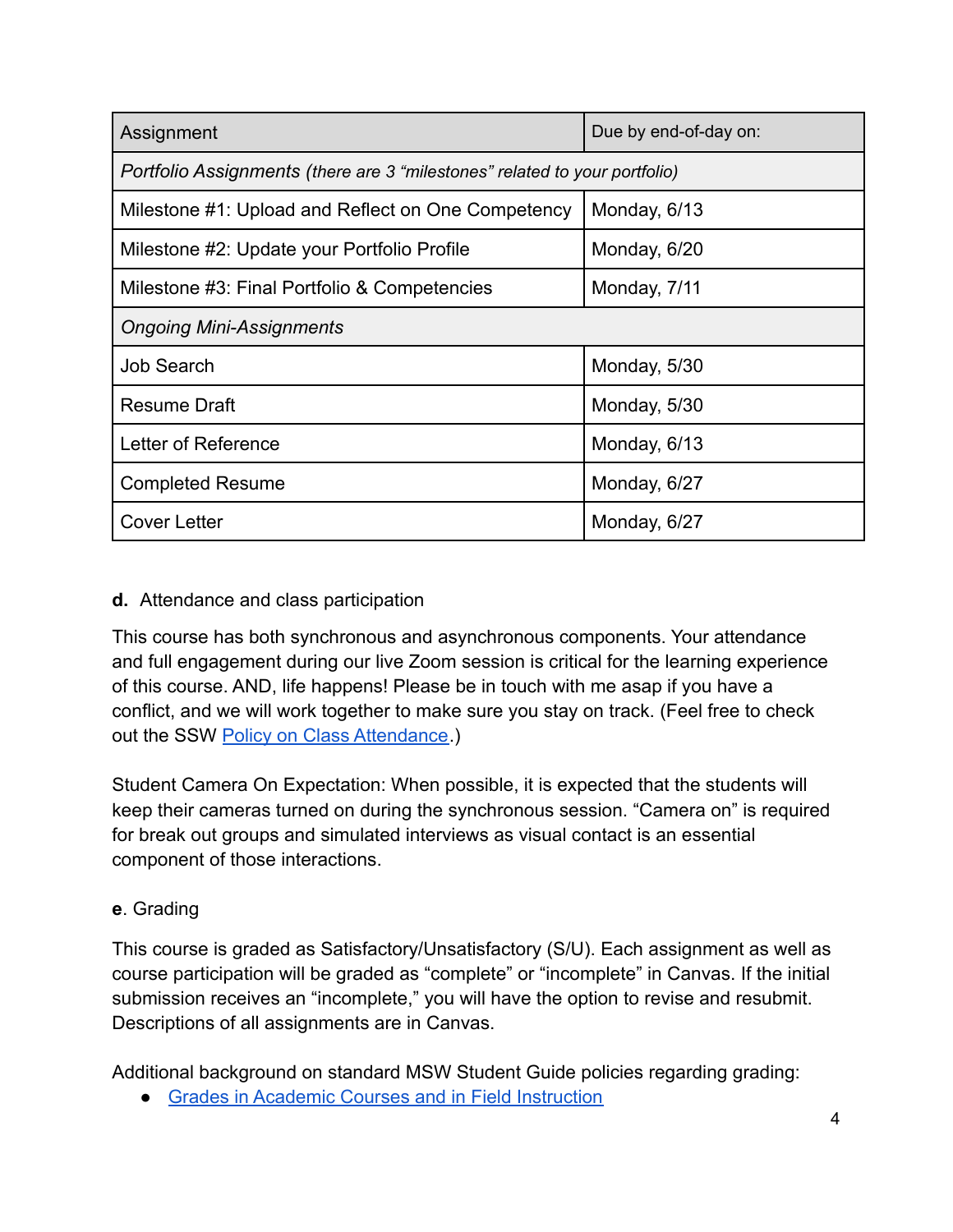- [Policy for Grading in Special Circumstances](https://ssw.umich.edu/msw-student-guide/section/1.08.01/15/grades-for-special-circumstances)
- [Student Grievance Procedures](https://ssw.umich.edu/my-ssw/msw-forms/grievance-process)

#### **f.** Class Recording and Course Materials

Audio and video recording of in-class lectures and discussions is prohibited without the advance written permission of the instructor. Students with an approved accommodation from the Office of Services for Students with Disabilities permitting the recording of class meetings must present documentation to the instructor in advance of any recording being done. The instructor reserves the right to disallow recording for a portion of any class time where privacy is a special concern. If the instructor chooses to record a class, they will decide which classes, if any, are recorded, what portion of each class is recorded, and whether a recording is made available on the course management website. On days when classes are recorded, students will be notified a recording is occurring. Class recordings and course materials may not be reproduced, sold, published or distributed to others, in whole or in part, without the written consent of the instructor.

Note: For this course, only content *shared by the instructor* in our Zoom sessions will be recorded. Student sharing and discussions will *not* be recorded. Zoom recordings will *only* be made available to enrolled students.

#### **g**. COVID-19 Statement

For the safety of all students, faculty, and staff on campus, it is important for each of us to be mindful of safety measures that have been put in place for our protection. Your participation in this course is conditional upon your adherence to all safety measures mandated by the state of Michigan and the University, including [properly wearing a face](https://ehs.umich.edu/wp-content/uploads/2020/07/U-M-Face-Covering-Policy-for-COVID-19.pdf) [covering in class](https://ehs.umich.edu/wp-content/uploads/2020/07/U-M-Face-Covering-Policy-for-COVID-19.pdf) and compliance with the University [COVID-19 Vaccination Policy](https://ehs.umich.edu/wp-content/uploads/2021/07/COVID-19_Vaccination_Policy.pdf). Other applicable and additional safety measures may be described in the [Campus](https://campusblueprint.umich.edu/students) [Maize & Blueprint](https://campusblueprint.umich.edu/students). Your ability to participate in this course may be impacted by failure to comply with campus safety measures. Individuals seeking to request an accommodation related to the face covering requirement under the Americans with Disabilities Act should contact the [Office for Institutional](https://oie.umich.edu/american-with-disabilities-act-ada/) Equity and those seeking an exemption related to the vaccination requirement should submit an exemption request through [WolverineAccess.](https://wolverineaccess.umich.edu/collection/all/covid-19) I also encourage you to review the [Statement of Student](https://oscr.umich.edu/statement#1) [Rights and Responsibilities](https://oscr.umich.edu/statement#1) and the COVID-related [Addendum to the Statement of](https://oscr.umich.edu/sites/oscr.umich.edu/files/2020_statement_addendum_final_approved.pdf) [Student Rights and Responsibilities.](https://oscr.umich.edu/sites/oscr.umich.edu/files/2020_statement_addendum_final_approved.pdf) (This is not directly relevant to our course because we won't be meeting in person.)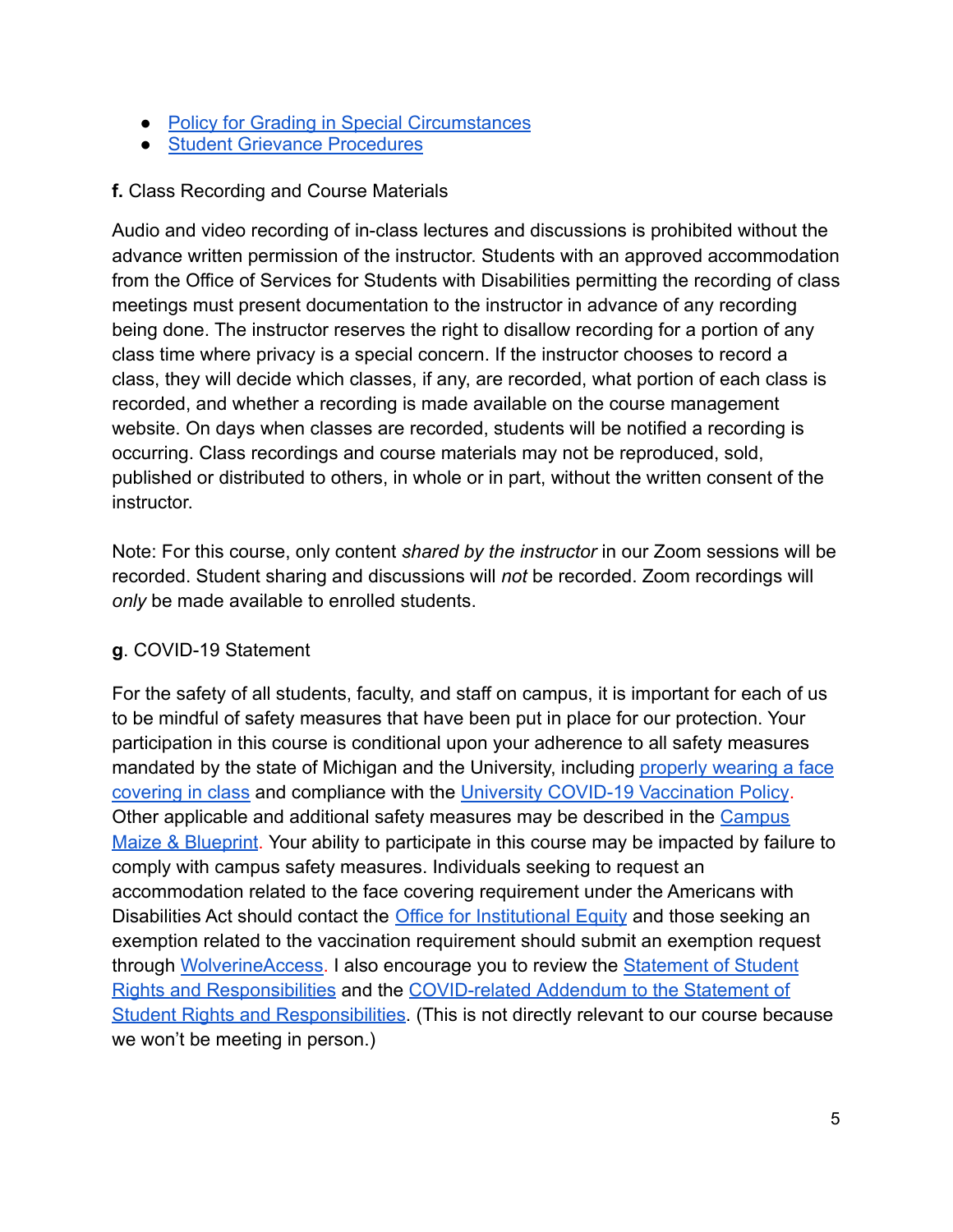#### **h**. Health-Related Class Absences

Please evaluate your own health status regularly and refrain from attending class and coming to campus if you are ill. You are encouraged to seek appropriate medical attention for treatment. School of Social Work students who miss class due to illness of any kind will be given opportunities to access course materials online or provided with alternative learning opportunities. Please notify me by email about your absence as soon as practical, so that I can make accommodations. Please note that documentation (a doctor's note) for medical excuses is *not* required.

## **i**. Commitment to Equity

In this course, we will work to co-create a classroom environment in which "all students are treated equitably, have equal access to learning, and feel valued and supported in their learning. Furthermore, this course is one in which equity is centered in that it attends to social identities and seeks to change the ways systemic inequities shape dynamics in teaching-learning spaces, affect individuals' experiences of those spaces, and influence course and curriculum design." (Adapted from UM-CRLT)

As your instructor, I am committed to equity-focused teaching. As such, the following tools will be incorporated throughout the semester:

- Various modalities for learning and resource types to meet a variety of needs
- Small and large group discussions and community building activities
- Contemplative practices to foster self-awareness, self-regulation, empathy, compassion, and community including mindfulness, meditation, self-reflective journaling, and active listening
- Various opportunities for students to connect with the instructor including weekly student hours and option for one-on-one meetings
- Flexibility with assignment deadlines
- Clearly described expectations for all assignments to enhance transparency
- "Community Agreements" to foster an equitable learning environment
- Synchronous and asynchronous components

Additional School and University policies, information and resources are available here: [https://ssw.umich.edu/standard-policies-information-resources.](https://ssw.umich.edu/standard-policies-information-resources) They include:

- *● Safety and emergency preparedness*
- *● Mental health and well-being*